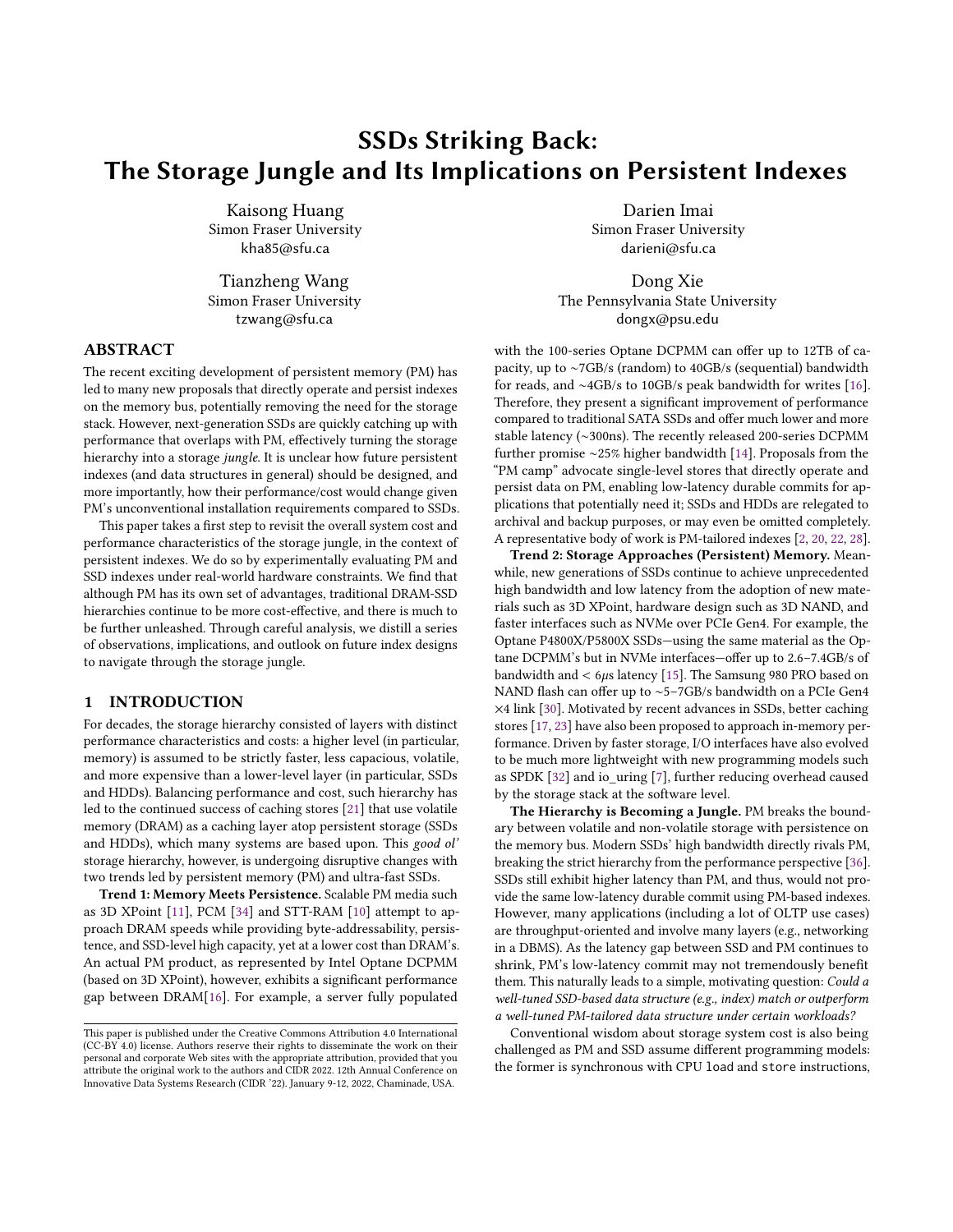and the latter is asynchronous with DMA. PM-tailored data structures must dedicate more CPU cores (for "I/O") to saturate the system. Conversely, SSD-based data structures may overlap computation with I/O, leaving more cores for "real" work; it has been shown that using SPDK, a single core is enough to saturate multiple SSDs [\[32\]](#page-7-14). In a PM-based system, CPU cycles can become a scarce resource that have to be timeshared between computation and data movement. In contrast to SSD-based systems, the CPU cost can be non-trivial as PM requires relatively high-end CPU support. This leads to another question: How does the "real" cost of a PM-based system stack up and compare to that of an SSD-based system?

Contributions. These recent advances and questions signal the need to revisit the performance/cost of persistent data structures. In this paper, we take persistent B-trees and hash tables for an initial inquiry. Our goals are to (1) understand the relative merits of index designs on PM and SSD, (2) reason about the cost of PMand SSD-based systems, and (3) highlight the implications of the storage jungle on future persistent indexes. To reach these goals, for the first time, we experimentally compare PM-tailored indexes [\[2,](#page-7-6) [22,](#page-7-8) [28\]](#page-7-9) against SSD-based indexes that use a DRAM buffer pool atop a modern SSD. We consider several representative hardware configurations and analyze their costs under index workloads. We highlight several findings here and expand on details later:

- CPU cost is non-trivial and subverts the cost-effectiveness of a PM-based system. Although polling has started to become necessary for SSDs, it requires much fewer threads.
- A traditional DRAM-SSD hierarchy continues to be increasingly cost-effective; DRAM's higher-than-PM price is offset by SSD's even lower per-byte cost and demand on CPU cycles.
- PM prices need to drop for true cost-effectiveness. For memoryresident workloads (e.g., many OLTP workloads), caching stores are more cost-effective than PM, mainly due to PM's population rules that overprovision DRAM and CPU.

Our focus is performance/purchasing cost (i.e., total cost of acquisition/TCA without considering operational costs). We use a server that is actually equipped with the devices under discussion. Competitive prices were obtained online as of this writing (August/September 2021) [\[6,](#page-7-17) [24–](#page-7-18)[26\]](#page-7-19). Code and instructions for our experiments are available at <https://github.com/sfu-dis/ssd-vs-pm>.

## 2 THE MODERN STORAGE JUNGLE

As we briefly described in Section [1,](#page-0-0) the storage hierarchy is becoming a jungle that features devices with overlapping performance characteristics. Here we give more details on modern PM and SSDs being introduced to the storage hierarchy.

#### 2.1 Persistent Memory and Optane DCPMM

"PM" can refer to a wide range of devices built with different materials [\[10,](#page-7-3) [11,](#page-7-1) [31,](#page-7-20) [34\]](#page-7-2). Their common vision is to overcome DRAM's limitations in capacity and energy consumption. As a side effect, however, they are persistent on the memory bus. Currently, "PM" is practically synonymous with Intel Optane DC Persistent Memory Module (DCPMM) as it is the only PM that scales to a high capacity (128/256/512GB per DIMM). NVDIMMs [\[1\]](#page-7-21) based on DRAM backed by flash and supercapacitors/batteries have long been available, but are limited by DRAM's capacity. Thus, we target DCPMM.

Compared to DRAM or SSDs, adopting DCPMM is far from "plugand-play." PM exhibits lower random/write bandwidth than sequential/read bandwidth. PM programming inherits memory's synchronous nature by using load and store instructions rather than storage primitives leveraging interrupts or polling with DMA. These can incur more CPU stalls and require new programming paradigms. There are also unconventional installation requirements [\[12\]](#page-7-22):

- DRAM must be present to "enable" PM on the memory bus (i.e., a system cannot run without DRAM);
- DRAM DIMMs and DCPMMs must be plugged into memory slots following certain population and interleaving rules;
- Relatively high-end processors (e.g., 2nd/3rd-generation Xeon Scalable processors) are required.

Optane DCPMMs can operate in Memory, App Direct, or Dual modes. Memory mode leverages the underlying material's scalability to extend volatile memory capacity; the system's DRAM is used as a cache managed by the CPU/memory controller transparent to software, and data is erased across power cycles. App Direct offers persistence and allows software to judiciously place data in DRAM and PM. The Dual mode allows partitioning DCPMM to be in both Memory and App Direct modes. All the modes can be used with or without hardware interleaving which can improve bandwidth under high concurrency. Since we aim to explore DCPMM's impact on persistent indexes, we focus on the App Direct mode.

Many recent studies [\[19,](#page-7-23) [38\]](#page-7-24) have noted DCPMM's performance characteristics, but did not significantly consider its cost. We consider both and analyze the TCA for PM-based systems in Section [3.](#page-2-0)

#### 2.2 Next-Generation Fast SSDs

Modern, fast SSDs are typically built using NAND flash memory and are attached to the PCIe bus using an NVMe interface. Flash exhibits different properties to disks or PM: it can be programmed by page, but modifications must be done in blocks which consist of multiple pages. Such properties, however, are hidden from software using a flash translation layer (FTL) which is part of the SSD and presents to software the block interface like that of HDDs. Flash SSDs are significantly faster than HDDs and often exhibit very high internal parallelism, so software must issue enough requests to saturate the drive (measured by queue depth). Flash SSDs also exhibit a high level of read/write asymmetry with reads and sequential accesses being faster in general. Internally, the FTL manages multiple flash chips and optimizes performance and lifetime. With the recent advances in 3D NAND, QLC, and PCIe Gen4, SSDs have started to achieve even higher density and performance with a lower price, blurring the boundary between PM and SSDs.

In addition to flash, 3D XPoint can also be used to build SSDs (e.g., Intel Optane DC P4800X/P5800X). They use the same material as Optane DCPMM's, but interface with NVMe over PCIe without providing byte-addressability. Like flash SSDs, a block interface is presented to software. In contrast to flash SSDs and DCPMM, Optane DC SSDs exhibit much less asymmetry with almost the same read/write and sequential/random access speeds [\[36\]](#page-7-16). In this paper, we conduct experiments and analyze the cost per performance using the 100-series DCPMM and Optane DC P4800X SSD; both use the same generation of 3D XPoint.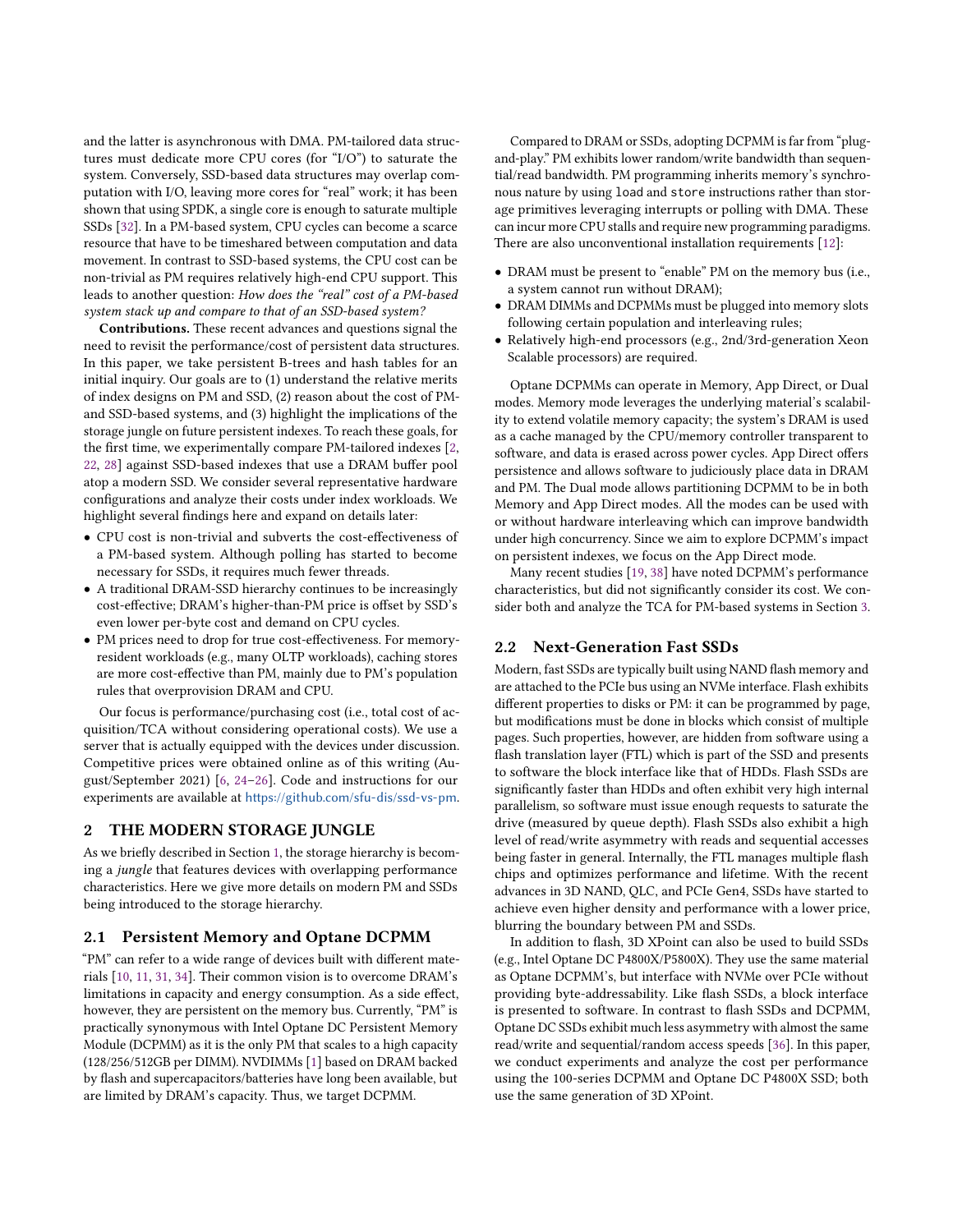<span id="page-2-3"></span>Table 1: Cost (USD) of five server configurations with different numbers of DCPMMs and SSDs, where PMn represents a configuration with  $n$  DCPMMs, and P4800X $m$  represents a configuration with  $m$  P4800X drives. Per GB (without CPU) highlights the additional cost of DRAM, compared to Per GB (storage only) which only considers the storage media (DCPMM or P4800X). The other per GB numbers take into consideration the amount of CPU cycles that may be required to saturate the storage component. P4800X1 and P4800X2 require only a single thread to saturate the drive(s) and exhibit the lowest costs (Per GB with 1 thread). DCPMM configurations usually require more threads which drive up the per GB cost (Per GB with 1/5/10 threads) by up to over 4× (PM1 with ten threads vs. P4800X2 with one thread).

| Component                                              | PM <sub>1</sub> | PM4        | PM <sub>6</sub> | P4800X1    | P4800X2    |
|--------------------------------------------------------|-----------------|------------|-----------------|------------|------------|
| CPU (1×Intel Xeon Gold 6242R, 20-core, 40-hyperthread) | \$2,517         | \$2,517    | \$2,517         | \$2,517    | \$2,517    |
| DDR4 DRAM (6×32GB)                                     | \$1,157.94      | \$1,157.94 | \$1,157.94      | \$1,157.94 | \$1,157.94 |
| Optane DCPMM (n×128GB)                                 | \$546.75        | \$2,187.00 | \$3,280.50      | N/A        | N/A        |
| Optane SSD P4800X $(m \times 375GB)$                   | N/A             | N/A        | N/A             | \$999      | \$1,998    |
| Total                                                  | \$4,221.69      | \$5,861.94 | \$6,955.44      | \$4,673.94 | \$5,672.94 |
| Per GB (storage-only)                                  | \$4.27          | \$4.27     | \$4.27          | \$2.66     | \$2.66     |
| Per GB without CPU                                     | \$13.32         | \$6.53     | \$5.78          | \$5.75     | \$4.21     |
| Per GB with full CPU                                   | \$32.98         | \$11.45    | \$9.06          | \$12.46    | \$7.56     |
| Per GB with 1 thread                                   | \$13.81         | \$6.66     | \$5.86          | \$5.92     | \$4.29     |
| Per GB with 5 threads                                  | \$15.78         | \$7.15     | \$6.19          | N/A        | N/A        |
| Per GB with 10 threads                                 | \$18.23         | \$7.76     | \$6.60          | N/A        | N/A        |

With recent development in NVMe, new storage interfaces and abstractions (e.g., Open-Channle [\[4,](#page-7-25) [29\]](#page-7-26), ZNS [\[3\]](#page-7-27) and FTL directives) are emerging to overcome the limitations of the block POSIX I/O interface for SSDs. They present new opportunities to further optimizing the storage stack [\[18\]](#page-7-28). For simplicity we use the traditional POSIX I/O interfaces for experiments on SSDs.

### <span id="page-2-4"></span>2.3 From a Hierarchy to a Jungle

As we briefly mentioned in Section [1,](#page-0-0) the clear delineation of layers has faded in terms of both performance and cost. As of this writing, a single 128GB Optane DCPMM (\$546, or ∼\$4.27 per GB) is more expensive in unit price than a 400GB Intel Optane P5800X SSD (\$1,200, or \$3 per GB), while offering lower read and write throughput (6.6GB/s vs. 7.2GB/s and 2.3GB/s vs. 6.1GB/s). The disparity grows with density: a 256GB/512GB DCPMM is ∼3.8×/∼11.2× the price of a 128GB DCPMM [\[11\]](#page-7-1). Although Optane SSDs exhibit higher latency (3µs vs. 300ns), the gap is often too small to make a significant difference in end-to-end performance for many applications [\[9,](#page-7-29) [37\]](#page-7-30). This means users could pay less to achieve the same or higher performance using SSDs. It is even true for flash SSDs: for example, Samsung 980 PRO offers up to 7GB/s read and 5GB/s write bandwidth with a much lower price than the P5800X. It can achieve up to 1M IOPS for certain random I/O workloads, which is close to what P5800X can offer.

With all these facts, the different storage media are effectively forming a jungle instead of a hierarchy. Hence, to achieve a lower cost for sustaining a given workload, more careful design choices have to be made based on various workload and QoS requirements.

Our analysis so far focused on the cost and performance of individual storage media. We next take whole-system configurations to analyze their total acquisition cost and performance.

### <span id="page-2-0"></span>3 HOW MUCH DOES IT COST, REALLY?

Now we consider the acquisition cost of PM- and SSD-based storage systems; the next section further considers performance.

## <span id="page-2-5"></span>3.1 Hardware Configurations

When considering the cost of a storage system, we need to take into account three factors: memory (DRAM), CPU and the actual storage devices [\[21\]](#page-7-0). For fair comparison, we use a single server and vary the storage (SSD/PM) components using common and recommended setups. The server is equipped with a 20-core/40 thread Intel Xeon Gold 6242R CPU. It supports NVMe over PCIe Gen3 and 100-series DCPMMs. Each of the CPU's six memory channels is populated with one 32GB DRAM DIMM for a total of 192GB, leaving one slot per channel for PM. As recommended [\[12\]](#page-7-22), we populate all channels with DRAM for maximum bandwidth. Both DRAM and DCPMM frequencies are fixed to 2666 MT/s for all the configurations.<sup>[1](#page-2-1)</sup>

**PM-based Systems.** We analyze three vendor-recommended<sup>[2](#page-2-2)</sup> PM setups  $[12]$  listed in Table [1,](#page-2-3) denoted as PMn where *n* is the number of DCPMMs. PM1 and PM4 respectively use one and four DCP-MMs, and PM6 uses six DCPMMs, representing a fully populated system. Except for PM1, only symmetric population of 100-series DCPMMs across sockets are supported [\[12\]](#page-7-22), i.e., the DRAM/D-CPMM population should be the same across all sockets for multisocket machines. One also cannot mix capacities or generations of DCPMMs in a single server. For applications that prefer to use more than one CPU, users then may be forced to overprovision DRAM and DCPMM to use PM as the main home of data. In contrast, SSD-based systems do not have such requirements. For the purpose of our comparison, we use one CPU as over-provisioning significantly drives up the cost of PM-based systems.

SSD-based Systems. P4800X1/P4800X2 in Table [1](#page-2-3) represents a classic DRAM-SSD hierarchy that uses one/two 375GB Optane

<span id="page-2-1"></span><sup>&</sup>lt;sup>1</sup>The CPU and DRAM support up to 2933 and 3200 MT/s respectively, but have to be clocked down to 2666 MT/s for 100-series DCPMM. We expect a pure DRAM-SSD system without any DCPMM to perform better than what we report here.

<span id="page-2-2"></span> $2$ Although alternatives exist, in practice and based on our experience working with vendors, most users opt for these recommended setups which are fully vendor-tested and supported. So we focus on vendor-recommended setups in this paper.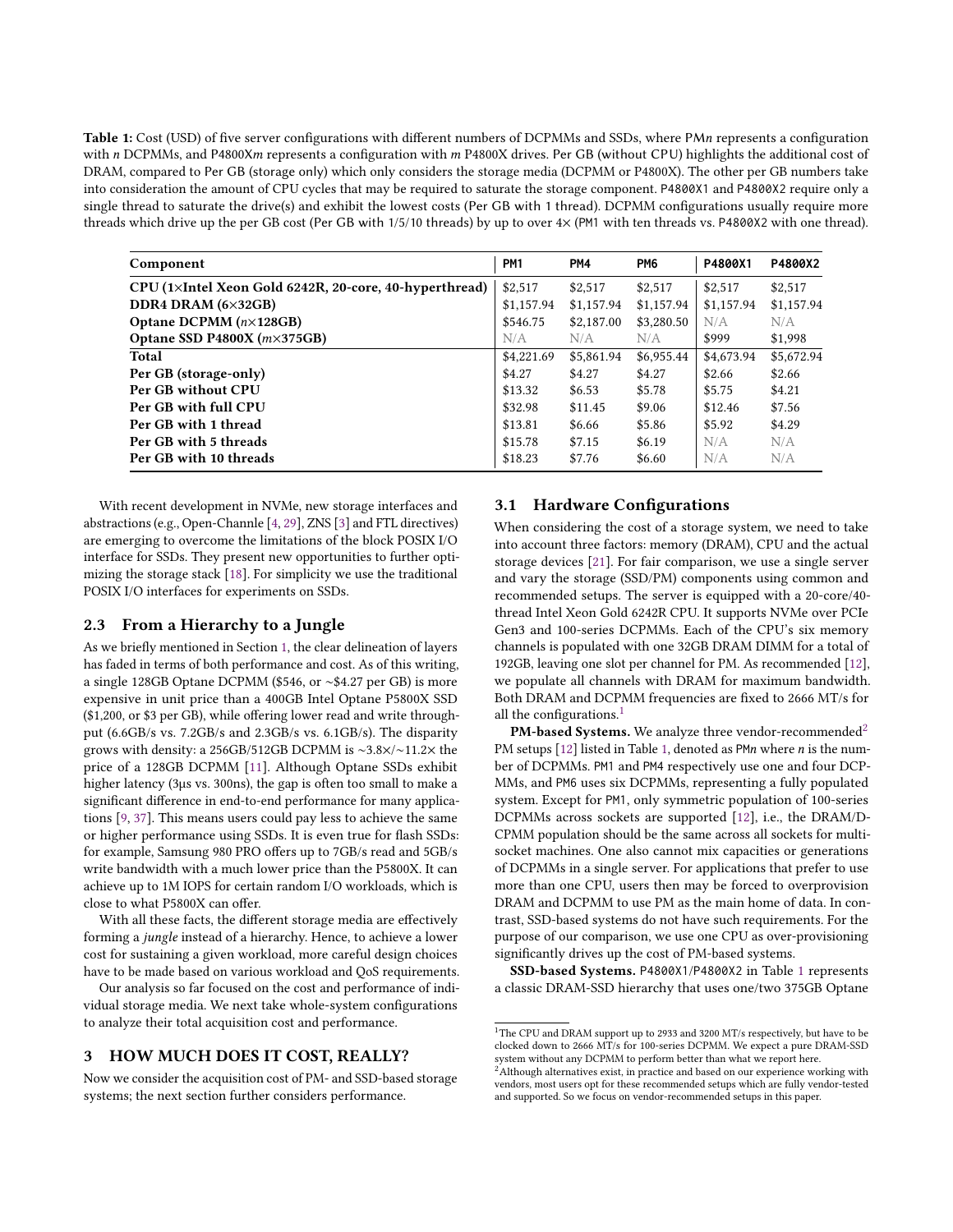P4800X (PCIe Gen3) SSD(s) without any PM. Unlike DCPMM, SSDbased systems do not impose strict memory population rules. Differing capacities or generations of SSDs which potentially use different interfaces can be installed in the same system, and various storage schemes such as RAID can be used to achieve higher availability, performance and reliability. Capacity-wise, P4800X2 (750GB) and PM6 (768GB) would be fair comparisons. Performance-wise, a fair comparison to P4800X1 would be PM1 which consists of a single DCPMM without any interleaving, whereas PM4 and PM6 leverage interleaving to gain performance advantages (RAID 0 SSD setups would then be fair comparison). Nonetheless, we compare all the listed setups to analylze their relative merits for completeness and explore the cost/capacity trends.

### 3.2 Cost/Capacity Analysis

With the configurations we evaluate five metrics listed in Table [1:](#page-2-3)

- Total: purchase price of all the storage-related components of the server (CPU, DRAM and DCPMM/SSD);
- Per GB (storage): the per GB price of the storage component (DCPMM or Optane SSD);
- Per GB w/o CPU: same as Per GB w/ CPU but with CPU cost excluded from Total, i.e., leaving DRAM and storage costs only;
- Per GB w Full CPU: Total divided by storage capacity;
- Per GB w/  $T$  thread(s): same as Per GB w/ Full CPU but calculated using the cost of  $T$  threads (prorated using the CPU's price). For SSD setups we only consider  $T = 1$  because a single thread can already saturate the SSDs [\[32\]](#page-7-14), while for PM it requires 5-10 threads [\[38\]](#page-7-24) (details later).

Now we explain the cost and findings using the above metrics.

Finding 1: PM is more expensive by just being "memory." PM systems' Total ranges from ∼\$4200 to ∼\$7000 which is a linear function of the number of DCPMMs used. Note that these PM configurations exhibit different total storage capacities: PM1 has 128GB, PM4 has 512GB and PM6 has 768GB, where as P4800X costs \$4673.94 with a total capacity of 375GB. The Total of 375GB P4800X is in fact comparable to that of 128GB PM1 (adding another DCPMM would make it even closer). This is attributed to the raw storage device cost: although using the same underlying storage material (3D XPoint), being on the memory bus makes the 128GB Optane DCPMM \$1.61 more expensive per GB than Optane SSD as shown by the Per GB (storage-only) row in Table [1.](#page-2-3) Moreover, we note that DCPMM prices do not grow linearly by its capacity as Section [2.3](#page-2-4) mentioned. In contrast, the price for Optane SSD scales almost perfectly linearly [\[13\]](#page-7-31); the gap further grows significantly with 256/512GB DCPMM.

Finding 2: Necessary non-storage components (CPU and DRAM) can dominate the cost of PM-based systems. Comparing Per GB (storage) and Per GB w/o CPU shows the impact of DRAM: for all configurations it adds non-trivial additional costs. Among them, PM6 exhibits the lowest cost as it best amortizes the cost of all DRAM DIMMs with six DCPMMs. Note that P4800X1 and P4800X2 are placed at an unnecessarily disadvantaged position: in reality, the server does not have to be fully populated with six DRAM DIMMs to properly operate–although rarely done, using one DRAM DIMM would suffice. Despite the disadvantage, P4800X1 and P4800X2 still exhibit lower costs than any PM setup.

The impact of CPU cost is more pronounced compared to DRAM's. Ideally, we should consider the actual number of cores used to access PM and SSD as under pure read/write microbenchmarks using 4–5 threads is enough to saturate random write bandwidth, while read can usually scale up to about 10 threads [\[38\]](#page-7-24). However, typically PM data structures need to use all or most of the cores to reach peak performance because of complex read/write mixes [\[19\]](#page-7-23). We thus compare the unit prices in the following two cases: (1) Taking the whole CPU into account, unsurprisingly, Per GB w/ CPU grows from PM6's ∼\$9/GB to PM1's ∼\$33/GB, and P4800X1/P4800X2 costs \$12.46/\$7.56 per GB. The trend roughly follows that of DRAM's impact, as PM6 best amortizes the CPU's cost. (2) The Per GB w/  $T$  thread(s) numbers show examples under budget using one, five and ten cores. We choose these settings because a single thread can already saturate SSDs [\[32\]](#page-7-14), and the PM configurations saturate at ∼5-10 threads depending on access pattern, so we give a range here. Again, PM1 exhibits the highest unit cost of ∼\$13–18\$/GB, compared to PM6's ∼\$6/GB, and P4800X1's \$5.92/GB. PM1 also performs the slowest as interleaving cannot be used with one DCPMM. For some workloads, however, we suspect the capacity provided by PM6 to be excessive. Comparing PM6 and P4800X2, the latter's cost remains a constant of \$4.29/GB (assuming a RAID 0 setup which resembles PM6's interleaved access), while PM6's cost grows linearly with the number of threads employed.

Finding 3: Capacity can be a determining factor in choosing between PM and SSD. With 4–6 DCPMMs, the unit costs of PM4 and PM6 are very similar to that of P4800X. However, a caveat is that PM-based systems have a hard upper bound on capacity: the largest DCPMM is 512GB, and with six channels a server usually can be equipped with up to 12TB of DCPMM in a quad-socket system. Yet by using multiple SSDs, a server's total capacity can exceed well beyond 12TB with better price/capacity scalability. Recent work has shown the potential of using DCPMM as a drop-in replacement for SSDs with promising results [\[5\]](#page-7-32), but SSDs may still be the necessary choice over DCPMM for applications that need high storage capacity.

Summary. From the cost/capacity perspective, we summarize two key observations: (1) A fully populated setup usually achieves the best cost/capacity for PM-based systems, sometimes even better than SSD's; this coincides with the fact that a fully populated system also offers the best performance thanks to interleaving. (2) Although Optane DCPMM's raw cost is only 1.6× the cost of Optane SSD, its gross cost including CPU and DRAM can be over 4–5× the cost of Optane SSD; this is largely a result of strict memory population rules, whereas SSDs do not have similar restrictions. As we briefly touched upon earlier, these memory population rules also impact performance of PM-based systems, which we explore next.

## <span id="page-3-0"></span>4 PUTTING COSTS IN THE INDEX CONTEXT

Using the configurations from Section [3,](#page-2-0) we compare the throughput and performance per dollar trends of PM and SSD based indexes.

#### 4.1 Experimental Setup

We performed experiments using Ubuntu 20.04 LTS with Linux kernel 5.8.0-59.66, libpmem 1.8, and fio 3.26. All index implementations and benchmarking drivers were compiled using GCC 11.2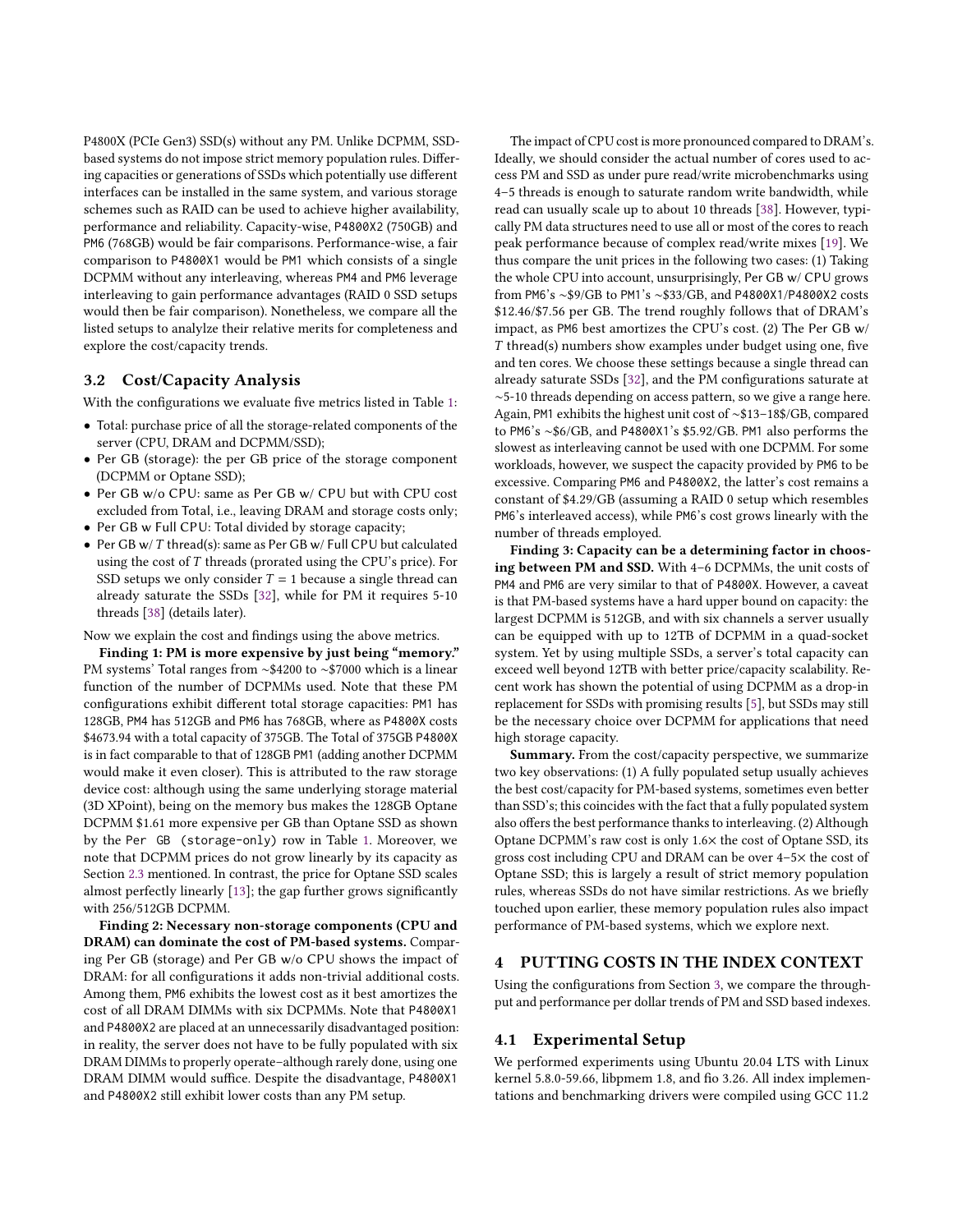with the highest optimization level. $3$  The CPU frequency governor was set to performance and PCIe ASPM was disabled in BIOS to avoid unstable performance caused by power management.

Raw Bandwidth. Before testing indexes, we calibrate our expectations by testing raw read/write bandwidth of different configurations using the popular fio tool. We test four access patterns (4KB sequential/random read/write) over a 500MB file. For PM, we use fio's libpmem backend which uses DAX/mmap to bypass the file system and expose byte-addressability. For SSD we use the SYNC and io\_uring backends which represent the traditional O\_SYNC and new asynchronous I/O, respectively. Although prior work has done similar experiments [\[16\]](#page-7-4), we vary PM population setups and compare PM with SSD performance under different I/O backends to highlight the impact of I/O programming models.

Persistent Indexes. We test three PM-tailored tree and hash table designs under the PM $\emph{n}$  configurations. We use FPTree $^4$  $^4$  [\[28\]](#page-7-9) and BzTree [\[2\]](#page-7-6) to respectively represent PM trees that leverage DRAM to store inner nodes and those that only use PM. For PM-based hash tables, we use Dash [\[22\]](#page-7-8), a state-of-the-art design tailored for DCPMM. Specifically, we use its extendible hashing variant with an reclamation epoch period of 1024 accesses.

For all indexes we use the settings recommended by their original papers or more recent evaluations [\[19\]](#page-7-23). FPTree uses 128-record inner nodes and 64-record leaf nodes. For BzTree, we use a leaf node size of 1KB, which was found to have higher throughput than using 4KB nodes. FPTree and Dash use a pre-allocated 4GB PM pool for read tests and a 32GB PM pool for write tests. BzTree used a 32GB PM pool for both read and write tests.

We implemented a simple SSD B+Tree and a hash table that access data through a buffer pool atop P4800X1. The SSD-based hash table is static and uses closed-addressing; we reserve enough space for insert workloads. For simplicity, we support concurrency with thread-partitioned key space; for fairness we use the same strategy for PM indexes. All I/Os are done using the synchronous POSIX pread/pwrite with O\_DIRECT to avoid OS caching. Note that our SSD-based index implementations are in fact not well-tuned for modern SSDs, nor follow state-of-the-art design principles [\[17,](#page-7-12) [33\]](#page-7-33). New I/O libraries such as SPDK have the potential of achieving much higher performance than our implementations [\[32\]](#page-7-14); for example, PA-Tree [\[33\]](#page-7-33) can saturate an NVMe SSD with a single thread. Thus, using synchronous I/O puts our SSD-based indexes at a disadvantage compared to PM-based indexes. As we will see, however, even sub-optimal implementations can give very competitive performance/cost compared to very well-tuned PM-based indexes.

Index Workloads. We run the same set of workloads on all indexes by preloading the index with 100 million records (8-byte keys and 8-byte values), and then executing point lookup or insert operations. When performing lookups, the keys are drawn from a uniform or a skewed (0.99 skew factor) zipfian distribution; skew factors 0.2–0.6 showed similar trends to the results under the uniform distributions, so we omit them here.

<span id="page-4-2"></span>

Figure 1: Raw sequential/random read/write bandwidth of six configurations. SSD's asynchronous programming interface shows advantage over PM's synchronous programming paradigm by requiring fewer threads to saturate, leaving more cycles for running useful application logic.

#### 4.2 Raw Storage Performance

In terms of raw bandwidth, at first glance PM setups outperform P4800X1 in most cases (Figure [1\)](#page-4-2), showing PM's advantage of being on the memory bus. However, as Section [3.1](#page-2-5) described, PM4 and PM6 are in fact not fair comparisons to P4800X1. Rather, P4800X1 should be compared to PM1, which however not only costs the most per GB (Section [3\)](#page-2-0), but also scales poorly in all cases, whereas P4800X1 using io\_uring (P4800X-IU) exhibits sustained, stable performance regardless of access patterns or the number of threads thanks to the asynchronous programming model. This corroborates with our earlier description and prior work that P4800X needs very few threads to be saturated. Since newer SSDs (e.g., Optane P5800X and Samsung 980 PRO) typically utilize PCIe Gen4 which is not supported by our server, we plot the advertised bandwidth (dashed lines) in Figure [1](#page-4-2) for reference. P5800X is expected to outperform PM4 under most write workloads and can match PM6 at high concurrency where PM6 does not scale well; notably, P5800X is priced similarly to P4800X. These results verify the advantage of SSD's asynchronous programming model over PM's synchronous programming model. We expect future SSDs to maintain such advantage.

# 4.3 Index Performance/Cost

We base performance/cost calculations on the Total row in Table [1](#page-2-3) but only consider the actual CPU cycles used under each workload. This approach models the cost to access an index (out of other tasks that use the remaining CPU cycles) in an on-premise deployments where a server is purchased for providing a service.<sup>[5](#page-4-3)</sup> To obtain the

<span id="page-4-0"></span> ${\rm ^3Code}$  and instructions available at <https://github.com/sfu-dis/ssd-vs-pm>

<span id="page-4-1"></span><sup>&</sup>lt;sup>4</sup>FPTree is not the latest PM tree, but is one of the top performers [\[19\]](#page-7-23). We did not succeed in running all tests with the latest LB+-Tree [\[20\]](#page-7-7) due to key overflow and isolation issues that impact performance (<https://github.com/schencoding/lbtree>). We hope to explore further but do not expect our conclusions to change fundamentally.

<span id="page-4-3"></span><sup>5</sup>Equation [1](#page-5-0) uses the whole storage component's cost; an alternative is to count only the storage space actually used, similar to what cloud vendors offer. We obtained similar trends under both methods, and so omit the results here.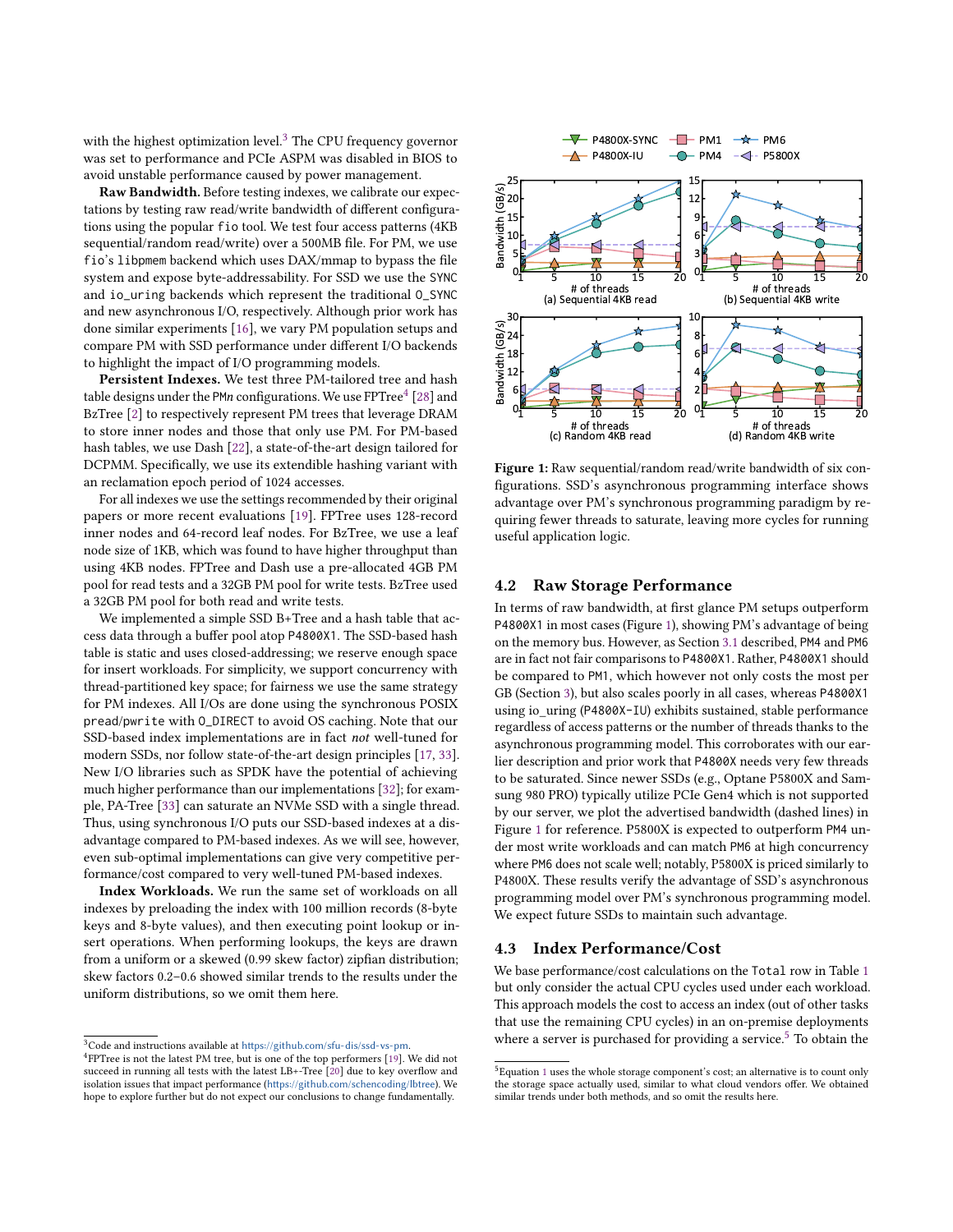performance/cost ratio R under a particular workload and index, we divide the measured throughput P by the storage system cost, including storage device cost \$S, DRAM cost \$D, and CPU cost \$E:

<span id="page-5-0"></span>
$$
R = \frac{P}{\$S + \$D + \$E} = \frac{P}{\$S + \$D + (W * U) * (\$C * \frac{1}{T})}
$$
(1)

In Equation [1,](#page-5-0) \$E is deduced from the number of worker threads W, the average CPU utilization U (out of 100%, representing the on-CPU time for data movement) during the run, the CPU's price \$C and the number of total hardware threads T. Here, U is needed because for P4800X1 the system is often I/O bound without fully using the CPU; in many real applications such off-CPU time can overlap with computation.<sup>[6](#page-5-1)</sup> It is 100% for PM indexes because of PM's synchronous access nature, and ranged from ∼10 to 100% (when all the data is buffered) for P4800X1 as SSD I/O is blocking in nature. Thus,  $U \times W$  yields the "effective" number of threads needed by a workload. Then, with the entire CPU's cost  $C$ ,  $C/T$  gives the per-thread cost. Next, we calculate performance/cost ratios based on the performance numbers obtained from our experiments.

Tree Indexes. For SSD-based B+trees we vary the buffer pool size between 80-100% of data size (denoted as  $B + Tree-x^{\omega}M$  where  $x$  represents the percentage). B+trees can have a good memory hit ratio typically above 70%, since most of the inner nodes can be cached. In our case, 80% is a sweetspot, below which the throughput is bound by SSD bandwidth. Figure [2](#page-5-2) shows the results; the gray areas indicate results obtained when hyperthreads are used. As shown by Figures [2\(](#page-5-2)a–b), FPTree under PM4 and PM6 approaches the performance of the pure in-memory SSD-based B+Tree, because FPTree stores all inner nodes in DRAM (its performance collapses at 40 threads due to high HTM abort rates). BzTree performs much worse as it does not use any DRAM to store tree nodes. In Figures [2\(](#page-5-2)d–e), caching stores (P4800X1) exhibit the best performance/cost ratio for lookup operations for memory-resident lookup workloads.

Once the workload is not memory-resident, at 90% cache ratio, the SSD-based B+Tree performs similarly to FPTree under PM1 for lookups under uniform distribution. When data access is skewed, it outperforms PM1. Notably, in most cases B+Tree-80%M gives the best performance/cost ratio although the SSD is fully saturated; it still performs better than BzTree with lower performance/cost ratio in Figure [2\(](#page-5-2)e). Although we have not conducted experiments with the latest Optane P5800X SSD, based on these results, we expect that a smaller buffer pool is sufficient to get the same performance.

In Figure [2\(](#page-5-2)f), FPTree's insert performance is much better with multiple DCPMMs and higher concurrency, thanks to its increased bandwidth from interleaving and lower latency. For inserts, a larger buffer pool does not necessarily improve performance. But in all cases, B+Tree-80%M gives much higher performance/cost ratios than the fully-PM BzTree, signaling the importance of using DRAM in PM indexes; Also, for FPTree, PM4 and PM6 give similar performance/cost, as PM4 already provides enough bandwidth.

Hash Tables. Figures [3\(](#page-6-0)a-b) show that Dash scales the best for lookups. In contrast, the SSD-based hash table can hardly keep up with Dash for partial-memory workloads. However, inserts in Figure [3\(](#page-6-0)c) exhibit a pattern that is quite different from that in Figure [2\(](#page-5-2)c), with in-memory Hashtable-100%M gradually matching

<span id="page-5-2"></span>

Figure 2: Throughput (million operations per second) (a–c) and performance/cost ratios (d–f) of range indexes.

and outperforming Dash. In terms of performance/cost ratios, Figures [3\(](#page-6-0)d–e) again showed that memory-resident workloads exhibit the best cost-effectiveness, but for partial memory cases PM setups are more cost-effective. For inserts, however, P4800X1 showed similar and with hyperthreads even up to  $2\times$  better performance/cost ratio than PM6. Overall, these results show that PM-based hash tables should continue to optimize for insert performance to justify their costs, whereas SSD-based hash tables should further improve on probing performance.

Summary. We make five observations on performance per dollar: (1) A single P4800X SSD exhibits similar cost per performance to one DCPMM. (2) Interleaving is necessary for PM to perform well at high concurrency; this in turn requires the server be equipped with enough (more) CPU cores to support application logic. (3) Among the PM setups, PM4 can be more cost-effective than PM6. It may not be always the best choice to fully populate a PM-based system, and the remaining DIMM slots could be used to populate more DRAM for better performance. (4) PM-based indexes should utilize the necessary amounts of DRAM to increase performance and to amortize cost; this coincides with findings reported by prior

<span id="page-5-1"></span><sup>6</sup>Database systems are among the classic examples of such applications, e.g., MySQL InnoDB uses Linux's asynchronous IO subsystem to schedule storage accesses [\[27\]](#page-7-34).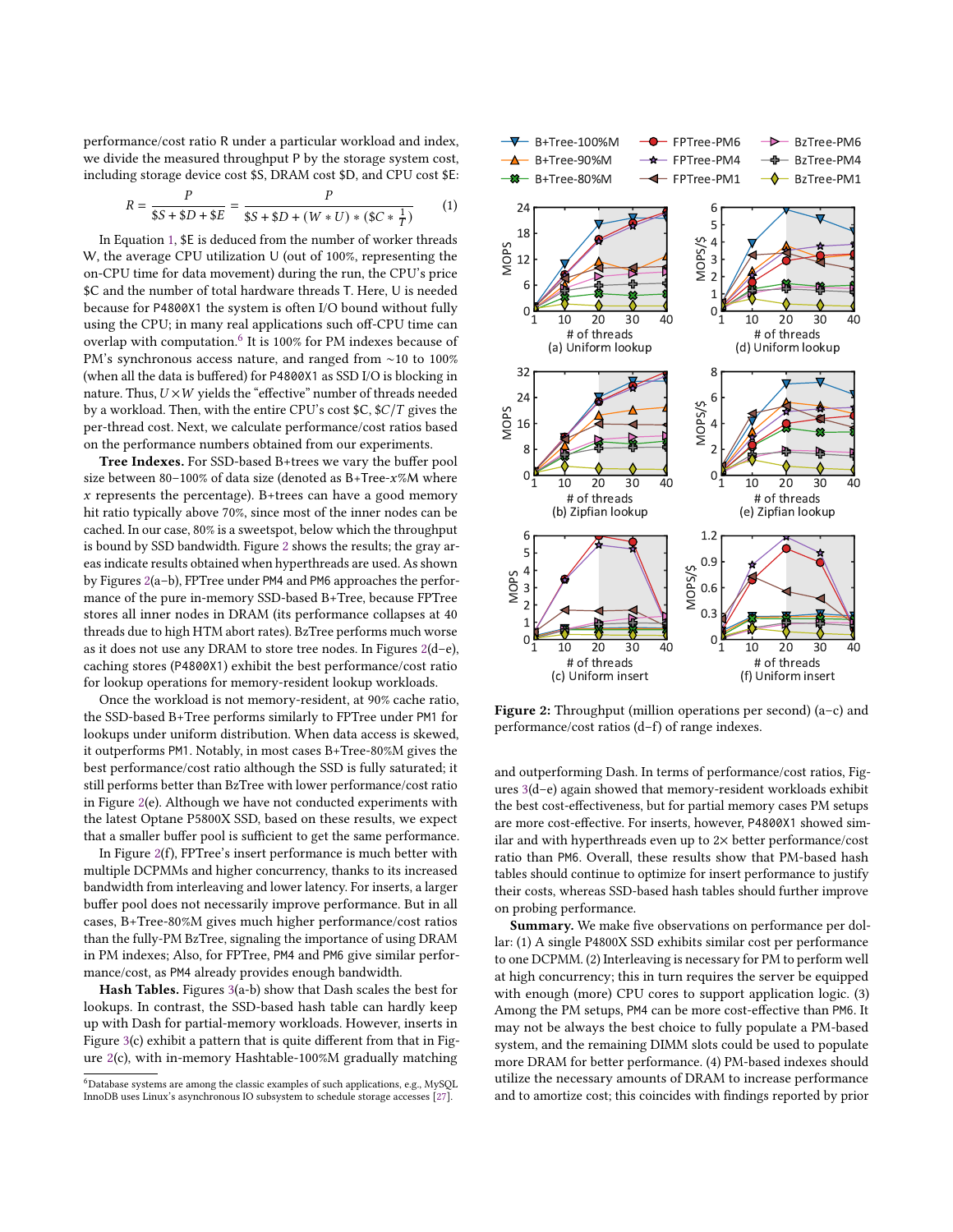<span id="page-6-0"></span>

Figure 3: Throughput (million operations per second) (a–c) and performance/cost ratios (d–f) of hash tables.

work [\[19\]](#page-7-23). (5) For memory-resident workloads, an SSD-based system can be fast at a low cost; for partial-memory workloads, it exhibits great potential with new asynchronous I/O and improving raw performance.

## 5 RELATED WORK

Our work is closely related to recent work on the performance/ cost of data systems, persistent data tructures and caching systems. Recent work has highlighted the potential of NVMe SSD arrays [\[9\]](#page-7-29) and systems such as LeanStore [\[17\]](#page-7-12) and Umbra [\[23\]](#page-7-13) have demonstrated the feasibility of building caching systems that approach in-memory speed. PA-Tree [\[33\]](#page-7-33) leverages modern asynchronous SPDK libraries to fully leverage modern NVMe SSDs with very low CPU resources. Lomet [\[21\]](#page-7-0) discussed the cost/performance of DRAM-SSD systems and reasoned about the merits of in-memory vs. storage-centric designs. Programmable SSDs have also been shown to reduce cost/performance [\[8\]](#page-7-35). Meanwhile, PM-tailored data structures [\[20,](#page-7-7) [22,](#page-7-8) [28\]](#page-7-9) use various techniques to overcome PM's slower-than-DRAM speed. Many designs store part of the index in DRAM for performance at the cost of instant recovery. In light of the storage jungle, Wu et al. explored the performance characteristics

of Optane SSD [\[35\]](#page-7-36) and introduced non-hierarchical caching [\[36\]](#page-7-16) that utilizes Optane SSDs, DCPMMs, DRAM, and NAND flash SSDs. Our work highlights the performance/cost of the storage jungle in the context of persistent indexes. Exploring how performance/cost evolves in end-to-end systems is interesting future work.

# 6 IMPLICATIONS AND OUTLOOK

Despite the exciting development of PM, it is not a panacea, as modern SSDs are directly rivaling PM in both performance and cost aspects—even when our SSD-based indexes are neither the best ones known nor fully optimized.

In addition to the detailed observations made at the end of Sections [3](#page-2-0) and [4,](#page-3-0) we distill several high-level implications and give outlook on future index/system designs in the storage jungle:

Don't forget about SSDs yet! The DRAM-SSD hierarchy is still very cost-effective and should be considered first before using PM. This is especially true for memory-resident workloads where the benefits of adding DRAM far outweighs its cost. However, in case the application does require PM-level latency, PM may be a better (and likely the only) choice.

The PM stack can be equally or more "expensive" than the storage stack. The latter is often blanketly blamed as having high software overhead, but PM's synchronous/memory nature and rigid population rules require higher TCA with more cycles of high-end CPUs for data movement. This also implies that in future PM systems it is desirable to employ more CPU cores to satisfy the need of running application logic and moving data around. In contrast, the storage stack is increasingly lightweight and less CPU intensive. As well, programming PM requires new skills with a steep learning curve, adding more implicit costs beyond TCA when compared to SSDs.

Co-design of hardware configuration and data structure is (more) necessary for PM systems. Otherwise, overprovisioning can considerably drive up TCA. For example, FPTree does not require a fully populated server to achieve peak performance and be cost-effective, but another data structure may require a very different configuration. Such co-design may limit the system's ability to evolve for different workloads, more so than SSD-based systems.

Outlook. Although both PM and SSDs are fast evolving, we believe that for PM to be truly cost-effective, it is necessary for its price to further drop. Since caching stores remain very costeffective compared to pure-PM systems, an important direction is to explore how the cost-effectiveness equation changes when PM is used as an extension to DRAM (e.g., in Optane DCPMM's Memory mode). In addition, new SSDs are bringing much more potential for building fast persistent data structures and systems with the aforementioned performance characteristics and new abstractions such as user-space I/O, ZNS [\[3\]](#page-7-27) and directives. From a practitioner's perspective, designing indexing structures that fully leverage the potential of modern SSDs is another promising direction. Our main focus has been simple index microbenchmarks. It would be interesting to explore the performance and cost of running more complex workloads (e.g., TPC-C, TPC-H) in an end-to-end system that leverage next-generation SSDs and/or PM. Finally, as we noted earlier, there are multiple candidate materials that can build PM, with some (e.g., STT-RAM [\[10\]](#page-7-3)) even having the potential